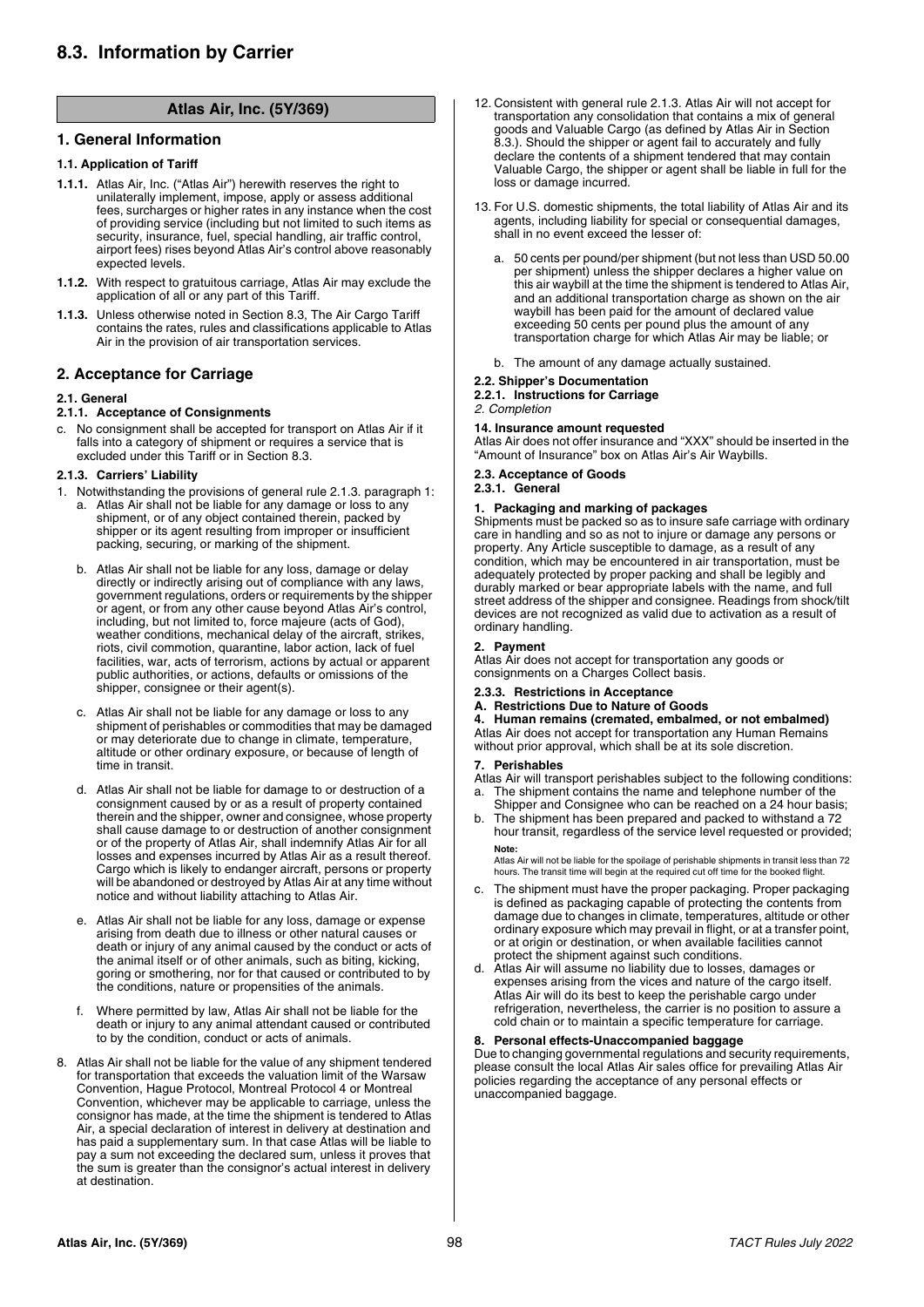# **8.3. Information by Carrier**

## **10. Valuable Cargo**

# a. *Definition*

Please refer to the definition of Valuable Cargo offered by Atlas Air in Section 8, subsection 3.7.6.

- b. *Acceptance and Restrictions:*
	- 1. Valuable cargo will not be accepted unless 24 hours advance arrangements have been made.
	- 2. Valuable cargo may not be included in the same shipment with any other articles, except when the shipment is tendered in a sealed container.
	- Valuable cargo may not be included in consolidated, shipper built units, unless the shipment is clearly declared and the proper description is provided on the master air waybill.
	- 4. Valuable cargo must be packed in sealed outside containers of boxes with measurements of 1728 cubic inches (e.g. 1 cubic foot) or more and of sufficient strength to permit stacking other freight around and on top.
	- 5. Money in coin form must be packed in sealed metal or wooden boxes.
- c. *Atlas Air will not accept for transportation the transfer from or to another air carrier of Valuable Cargo, as defined in section 3.7.6., on an interline basis.*

# **B. Restrictions Due to Weight and Dimensions**

# **Unusual shipments**

# **1. General**

Packages or pieces of extreme length or of unusual shape or of excessive weight or requiring special attention will not be accepted for transportation unless advance arrangements have been made. Shipments requiring special devices for safe handling will be accepted only when such special devices are provided and operated by and at the risk of the consignor or consignee.

- a. Subject to advance arrangements is any oversize piece which exceeds 96 inches of width or 125 inches in length and/or which totally or partially prevents other freight from being loaded on the same pallet or in the same container (ULD). The length shall be measured form the extreme front to the extreme rear of the piece(s). If tie-downs required by Federal Aviation Administration obstruct the loading of additional freight, they shall be included in the above measurement.
- b. For such oversize pieces pallets or containers will be provided by Carrier without rental charge.
- **C. Restrictions Due to Value**
- **1. Valuation limits on consignments or air waybills or one aircraft load**

No single consignment or air waybill or aircraft load having a Declared Value for Carriage or Declared Value for Customs in excess of USD 10,000.00, or the equivalent in another currency, will be accepted for carriage unless Atlas Air headquarters has given its written permission in advance. Any value declared by shipper or agent for any

shipments in excess of the above sum, and for which written permission was not received in advance from Atlas Air headquarters, shall be deemed null and void and for which Atlas Air shall have no liability.

### **E. Cargo not Acceptable**

3. Animals and plants classified as endangered species by the Convention on International Trade in Endangered Species ("CITES"), and readily recognizable parts and derivatives thereof, to the extent subject to CITES regulation, unless each carrier involved in the carriage is presented with all CITES-required export permits, re-export certificates, import permits and other authorizations, including any required by the exporting and importing States.

### **2.4. Advance Arrangements**

### **2.4.1. General**

Notwithstanding the provisions of 2.4.1. (b) or (c), Atlas Air does not accept for interline transportation any human remains or Valuable Cargo as defined by Atlas Air in this Section 8, subsection 3.7.6.

# **2.5. Cargo Attendants**

# **2.5.1. General**

Subject to advance arrangements, and based on compliance with prevailing governmental regulations and security requirements, Atlas Air may at its discretion transport attendants and their personal baggage on all-cargo aircraft for the purpose of accompanying consignments when necessary for the protection of the consignment, other cargo, the aircraft or its crew.

### **2.5.2. Fares**

It is the responsibility of the shipper to ensure that the attendant is in possession of all necessary travel documents and authorizations. It is also understood and agreed that the cost of onward or return travel for the attendant is the sole responsibility of the shipper unless otherwise agreed in advance and in writing with Atlas Air.

# **2.10. Shipments in Course of Carriage**

# **2.10.1. Compliance with Government Requirements**

Without limiting the general applicability of Section 2.10.1. of this Tariff:

- a. Atlas Air accepts no responsibility or liability for violations of any country's Customs laws and regulations, where such violations arise from the intended or unintended actions or inactions of the shipper or its agent. Should a violation occur, the shipper shall be solely liable for any resulting fines and penalties, including interest thereon, and the shipper shall defend, indemnify and hold harmless Atlas Air and its directors, officers, agents and employees from and against all claims, demands, liabilities, fines and expenses, including attorneys' fees, arising from or in connection with such violation.
- b. For all purposes concerning compliance with applicable laws and regulations, Atlas Air shall be entitled to rely, without further inquiry, on the information provided by the shipper or its agent on the air waybill and related documentation as to the nature, weight, piece count and specific contents of the shipment and its component elements.

# **3. Transportation Charges**

# **3.7. Class Rates**

# **3.7.6. Valuable Cargo**

- **1. Definition**
- Atlas Air defines Valuable Cargo as follows:
- Any article having a declared value of USD 1000.00 (or equivalent) or more, per gross kilogram; except in the United Kingdom, GBP 450.00 or more, per gross kilogram
- $\bullet$  Art Works
- Articles made of gold, silver and/or platinum<br>● Bank Notes, Currency or Coins of any descri
- Bank Notes, Currency or Coins of any description<br>• Bank Cards (blank or embossed)
- Bank Cards (blank or embossed)<br>● Bonds
- Bonds
- Bills of Exchange<br>• Bullion
- Bullion ● Credit Cards (blank or embossed)<br>● Deeds
- 
- Deeds • Dore Bullion
- Evidences of Debt
- Furs, Fur Clothing and Fur-trimmed Clothing<br>• Gems. cut.or uncut (including diamonds.emg
- Gems, cut or uncut (including diamonds, emeralds, opals, pearls (both real and cultured), rubies and sapphires)
- Gold Bullion (including refined and unrefined gold in ingot form, coined, uncoined, cyanides, dust and sulfides)
- Gold Specie and Gold (in the form of grain, sheet, foil, powder, sponge, wire, rod, tube circles, mouldings and castings, platinum, platinum metals (Palladium, iridium, ruthenium, osmium and rhodium) and platinum alloys in the form of grain, sponge, bar, ingot, sheet, rod, wire, gauze, tube and strip (but excluding those radioactive isotopes of the above metals and alloys subject to restricted articles labeling requirements)
- Jewelry consisting of diamonds, emeralds, sapphires, opals and pearls (both real and cultured)
- Jewelry made of silver and/or gold and/or platinum
- Precious Metals
- Promissory Notes
- Securities (negotiable)
- 
- Silver Bullion (coined, uncoined, concentrates, precipitates and sulfides)
- Stock Certificates
- Stamps (including postage and revenue stamps; excluding mint stamps from the United Kingdom)
- Traveler's Checks
- Watches and Watch Parts
- Firearms

#### **3.11. International Priority Service** Atlas Air offers two categories of priority service, Priority Positive

Service and Priority Positive Xpress. Full details of each service are available from Atlas Air and its sales representatives. Unless otherwise noted below, the Conditions of Acceptance and other terms and conditions will be governed by the general provisions of this Tariff.

# **A. Priority Positive Service**

This product offers customers the option of priority consideration for the transportation of cargo as booked to accommodate time-sensitive shipments. All cargo tendered must meet the conditions for Atlas Air's Priority Positive Service, including booking cut-off times and volume and weight restrictions. No guarantee or refund is given for Priority Positive shipments that do not board as booked. Rate information and the full details of this service offering are available through Atlas Air and its sales representatives.

• Shares (including Share coupons)<br>• Silver Bullion (coined, uncoined, co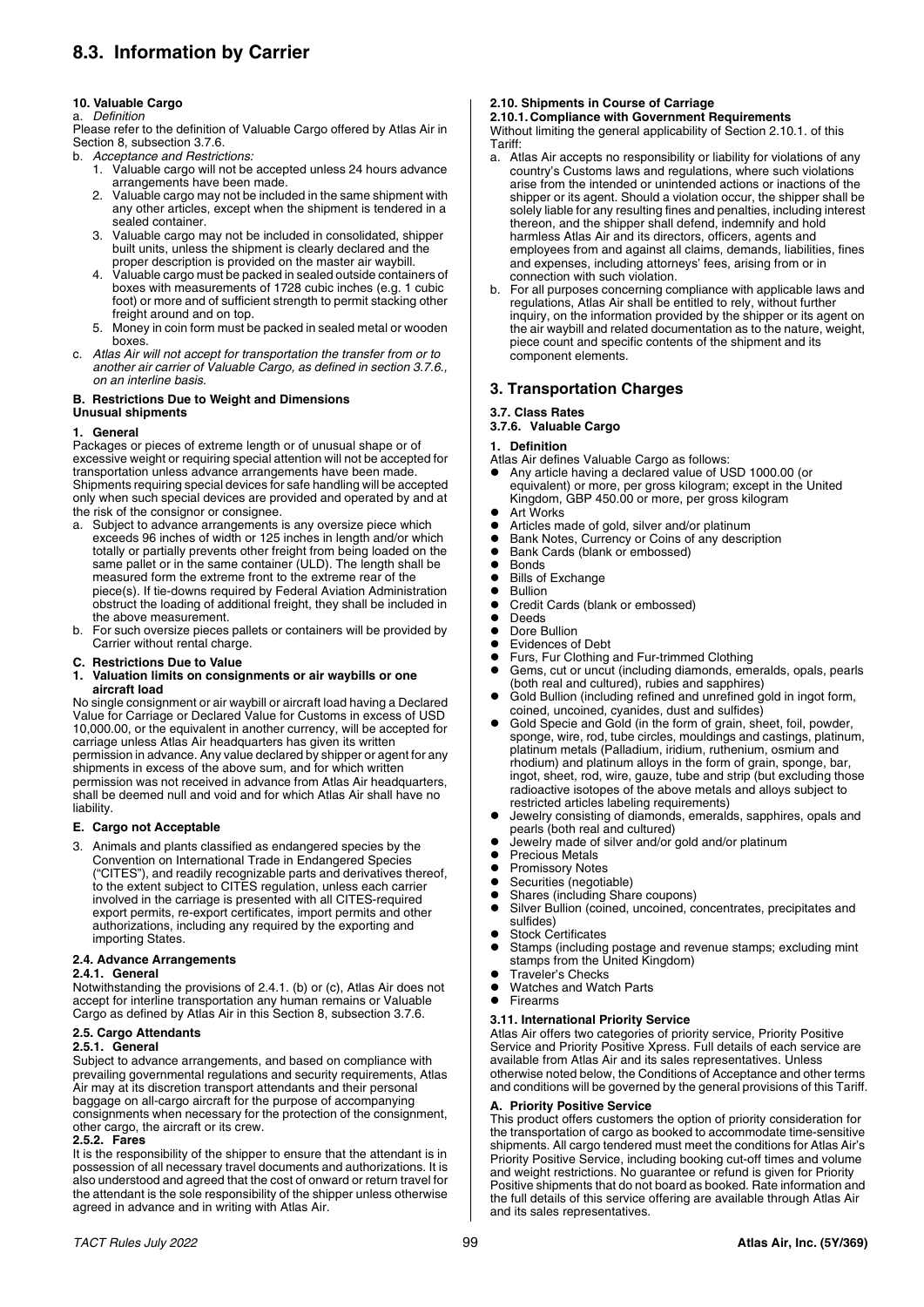# **8.3. Information by Carrier**

### **Summary of Service Features and Restrictions:**

- Extended Booking Cut-Off Time/Earlier Recovery Time Priority Positive Service bookings can be made up to six (6) hours prior to flight departure. Shipments must have a flight-specific booking and must be designated as an Atlas Air Priority Positive Service product. The Priority Positive Shipment is available for collection at destination within six (6) hours of the scheduled flight arrival time.
- 2. Weight and Size Restrictions Single pieces may not exceed 6.800 kilos. Single pieces may not exceed 125 inches (length)  $\times$  96 inches (width)  $\times$  118 inches (height), or, in centimeters,  $317 \times 243 \times 299$ .
- **Commodity Restrictions and Surcharges** Dangerous goods, live animals and perishables meeting Atlas Air's standard acceptance criteria as noted in this Tariff may be accepted subject to a surcharge.
- 4. Upgrade Exclusion Provision Shipments cannot be upgraded to Atlas Air's Priority Positive Service after they have been tendered. If an upgrade in service is required, the complete shipment must be terminated, re-booked and a new Air Waybill prepared.
- 5. Acceptance & Refusal Policy

**Atlas Air reserves the right to refuse acceptance of individual** shipments in excess of the capacity (space and weight) available to Priority Positive Service products on any specific flight. Should additional Priority Positive Service be available at time of tender, Atlas Air will endeavor to accommodate the shipper's needs. If the additional space required the booking is not available at time of tender, the shipper will be so informed and the entire booking will be considered refused. In such instances, the complete shipment must be terminated, re-booked and a new Air Waybill prepared.

### 6. Re-Accommodation Provision

In the event a Priority Positive Service shipment does not board as booked, Atlas Air is committed to moving the shipment in the most expeditious manner possible, including re-accommodation on the next available flight. Although the re-accommodated Priority Positive Service shipment cannot displace Priority Positive Xpress or cargo contracted on a blocked-space basis on the next available flight, it can displace Priority Positive Service product on that next flight.

### **B. Priority Positive Xpress**

This product offers customers a time-definite service backed by a full money back performance guarantee. Rate information and the full details of this service offering are available through Atlas and its sales representatives.

### **Performance Guarantee**

- a. If Atlas Air fails to make a Priority Positive Xpress shipment available within six (6) hours of scheduled flight arrival, the actual payer (prepaid shipper) of said charges may claim for a refund of the actual paid freight charges. Unless otherwise indicated, the refund is limited to the lesser of the actual paid freight charges or USD 10,000 (or the equivalent sum in another currency). In no case shall a refund exceed the total freight charges paid. Atlas Air must receive full payment of all charges of the respective Air Waybill before any refund can be completed.
- b. Atlas Air will pay no refund should the failure to perform as described above be caused by one or more of the following reasons: weather; force majeure (acts of God); war; strikes; riots; civil commotion; acts of terrorism; lack of fuel facilities; labor difficulties; actions by actual or apparent public authorities; actions, defaults or omissions of the shipper/consignee or its agent(s); delays in customs clearance; and any other reason that is beyond the control of Atlas and its agent(s).
- c. Within 15 days of a Priority Positive Xpress failure, the shipper/ payor must file a claim (cargo charges refund) in writing with the origin or destination station. Refunds will only be credited to the shipper/payor account. Claims received after 15 days will not be eligible for refund.

### **Summary of Service Features and Restrictions:**

Extended Booking Cut-off Time/Earlier Recover Time Priority Positive Xpress bookings may be made up to six (6) hours prior to flight departure. Shipments must have a flight-specific booking and must be designated as Atlas Air Priority Positive Xpress product. Availability for collection of the shipment at destination is guaranteed within six (6) hours of the scheduled flight arrival time.

- 2. Weight and Size Restrictions Single pieces may not exceed 6,800 kilos. Single pieces may not exceed 125 inches (length)  $\times$  96 inches (height)  $\times$  118 inches (height), or, in centimeters,  $317 \times 243 \times 299$ .
- 3. Commodity Restrictions and Surcharges Dangerous goods, live animals and perishables meeting Atlas Air's standard acceptance criteria as noted in this Tariff may be accepted subject to a surcharge.

### **Upgrade Exclusion Provision**

Shipments may not be upgraded to Priority Positive Xpress after they have been tendered. If an upgrade in service is required, the complete shipment must be terminated, re-booked and a new Air Waybill prepared.

## 5. Acceptance & Refusal Policy

Atlas Air reserves the right to refuse acceptance of individual acceptance of individual shipments in excess of the capacity (space and weight) available to Air's Priority Positive Xpress products on any specific flight. Should additional Priority Positive Xpress be available at time of tender, Atlas Air will endeavor to accommodate the shipper's needs. If the additional space required the booking is not available at time of tender, the shipper will be so informed and the entire booking will be considered refused. In such instances, the complete shipment must be terminated, re-booked and a new Air Waybill prepared.

### 6. Re-Accommodation Provision

In the event a Priority Positive Xpress shipment does not board as booked, Atlas Air is committed to moving the shipment in the most expeditious manner possible, including re-accommodation on the next available flight. Although the re-accommodated Priority Positive Xpress shipment cannot displace Priority Positive Xpress cargo contracted on the next available flight, it takes precedence over and can displace all other categories of cargo on that next available flight.

# **3.12. Small Package Service**

At this time, Atlas Air does not offer a Small Package Service.

## **4. Services and Related Charges**

### **4.2. Disbursements**

Atlas Air does not provide for Disbursements.

#### **4.3. Insurance**

Atlas Air at this time does not provide any insurance service for shippers. Where shippers require insurance coverage for consignments, they should make their own arrangements.

### **4.5. Charges for Shipments of Dangerous Goods**

Transportation Fees: The fees charges for the transportation of shipments defined as dangerous goods (by IATA Dangerous Goods Regulations and/or U.S. Department of Transportation Hazardous Materials Regulations) will vary and will be in addition to the applicable transportation charges. For details, please contact the local Atlas Air sales office or representative.

### **4.6. Fee for Charges Collect**

Atlas Air does not accept shipments on a Charges Collect basis.

#### **4.7. Airline Assistance and Handling Charge DIRECT DROP SERVICE (DDS)**

Atlas Air will transport the customer's cargo from the destination airport by surface transportation to the approved consignee's warehouse, drop-off station or Consolidated Freight Station (CFS) for an additional charge.

# **CHARGES**

The charges assessed will include, but not be limited to, the weight, volume, special handling needs, perishable and restricted nature of the freight. In addition, the following will apply:

- Carrier Import Service Charge A charge of USD 30.00 per AWB will be assessed for providing
- assistance and/or facilities in: presenting a consignment to customs for examination and/or
- in-bond transfer of a consignment to a CFS U.S. Customs post entry.
- 2. Carrier Export Service Charge A charge per AWB may be assessed for this service at the discretion of Atlas Air Cargo.